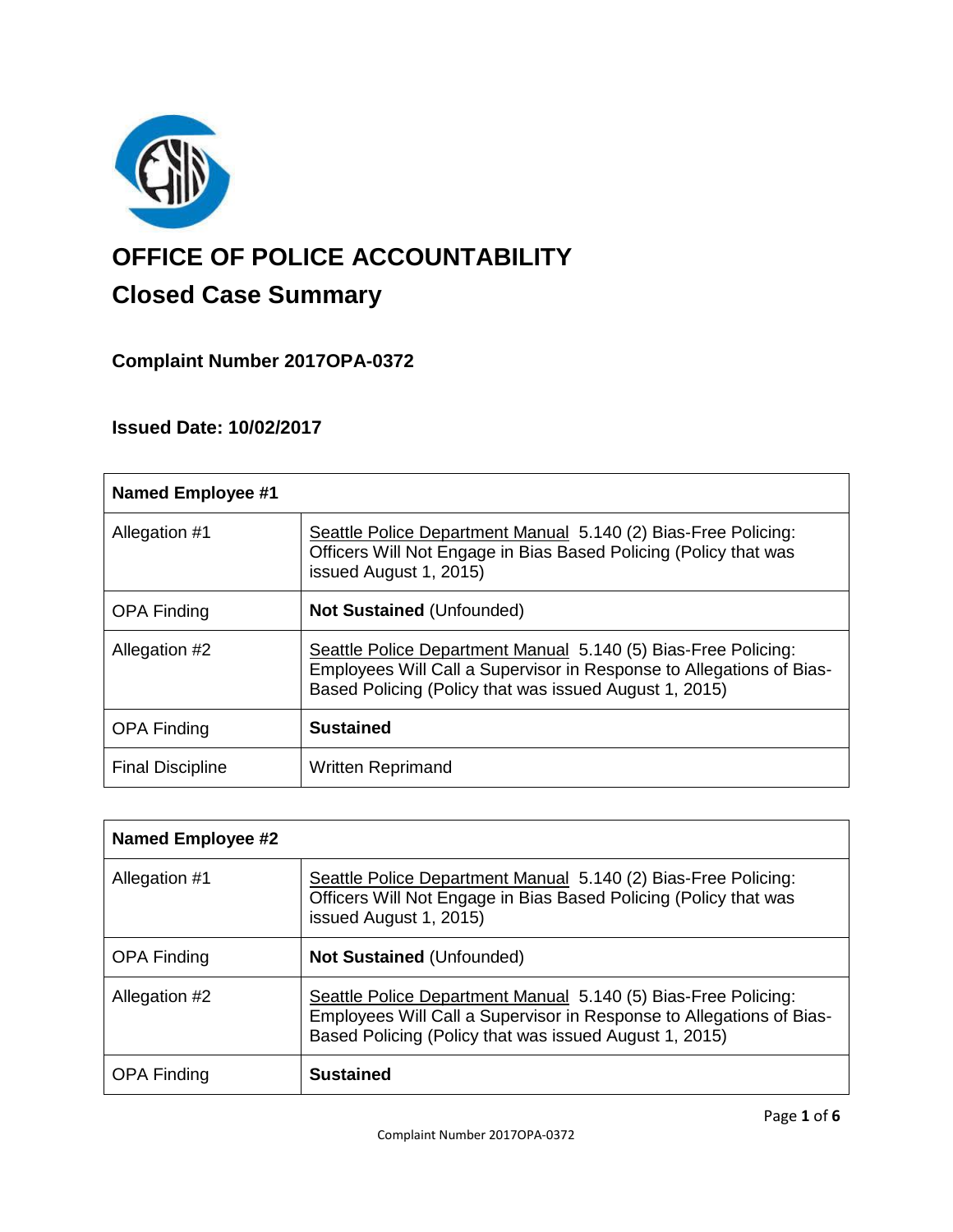| <b>Final Discipline</b> | <b>Written Reprimand</b> |
|-------------------------|--------------------------|
|                         |                          |

| Named Employee #3       |                                                                                                                                                              |
|-------------------------|--------------------------------------------------------------------------------------------------------------------------------------------------------------|
| Allegation #1           | Seattle Police Department Manual 5.140 (2) Bias-Free Policing:<br>Officers Will Not Engage in Bias Based Policing (Policy that was<br>issued August 1, 2015) |
| <b>OPA Finding</b>      | <b>Not Sustained (Unfounded)</b>                                                                                                                             |
| <b>Final Discipline</b> | N/A                                                                                                                                                          |

| <b>Named Employee #4</b> |                                                                                                                                                              |
|--------------------------|--------------------------------------------------------------------------------------------------------------------------------------------------------------|
| Allegation #1            | Seattle Police Department Manual 5.140 (2) Bias-Free Policing:<br>Officers Will Not Engage in Bias Based Policing (Policy that was<br>issued August 1, 2015) |
| <b>OPA Finding</b>       | <b>Not Sustained (Unfounded)</b>                                                                                                                             |
| <b>Final Discipline</b>  | N/A                                                                                                                                                          |

#### **INCIDENT SYNOPSIS**

The Named Employees arrested the community member complainant.

#### **COMPLAINT**

An SPD supervisor reported to OPA that a male under arrest (complainant) made statements alleging biased policing. Upon reviewing In-Car Video (ICV), the supervisor further alleged that Named Employees #1 and #2 did not report the complaint of bias to their supervisor. During intake, OPA added Named Employees #3 and #4 as they were involved, contacted the community member complainant during his arrest, and used language that could indicate biasbased policing.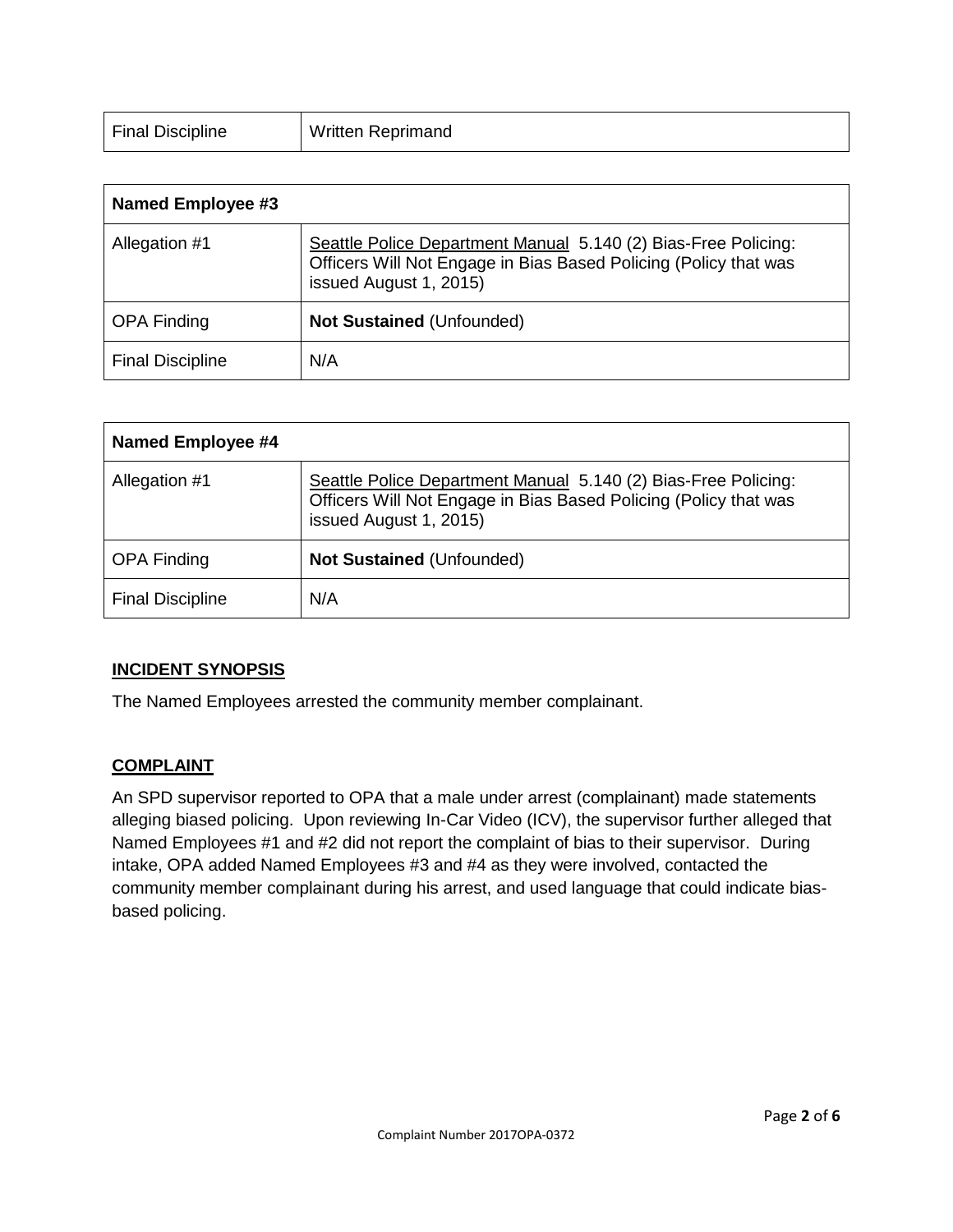#### **INVESTIGATION**

The OPA investigation included the following actions:

- 1. Review of the complaint memo
- 2. Search for and review of all relevant records and other evidence
- 3. Review of In-Car Video (ICV)
- 4. Review of Use of Force documents
- 5. Interviews of SPD employees

#### **ANALYSIS AND CONCLUSION**

The complainant alleged that he was arrested and mistreated based on the fact that he was African American. However, based on a review of the evidence in the record and applying a preponderance of the evidence standard, the OPA Director found that the Named Employees did not engage in biased policing.

It could not be reasonably disputed that there was probable cause for the complainant's arrest. The victim reported that she had been assaulted by the complainant and that he had forcibly taken her belongings. Other civilian witnesses confirmed that the complainant was the primary aggressor and that he had possession of the victim's property. Notably, once the officers believed that there was probable cause for the complainant's arrest, his arrest was mandatory given that it was a domestic incident.

From a review of the ICV, the complainant was angry and most likely impaired. He was continually uncooperative with the officers. He refused to be seated in the police car, his behavior required that he be transported to the jail on a gurney, and, once on the gurney, he resisted attempts to secure his person. He was additionally verbally abusive to the officers, using pejorative language and swear words.

While the complainant asserted that he was treated differently because of his race, the OPA Director found that his treatment was instead based on his conduct and demeanor.

The OPA Director, like the chain of command, was concerned with the comments made by a number of the Named Employees regarding the complainant's military service. The OPA Director was also concerned with the fact that an officer, who he found to have been Named Employee #2, told the complainant that he was "acting like a child" and then said, "good boy." These latter comments are discussed more fully below.

With regard to Named Employee #1 specifically, the OPA Director did not find that he engaged in biased policing.

The OPA Director found that Named Employee #1 failed to report the complainant's statement that he was being treated differently because of his race. Notably, at the time the comment was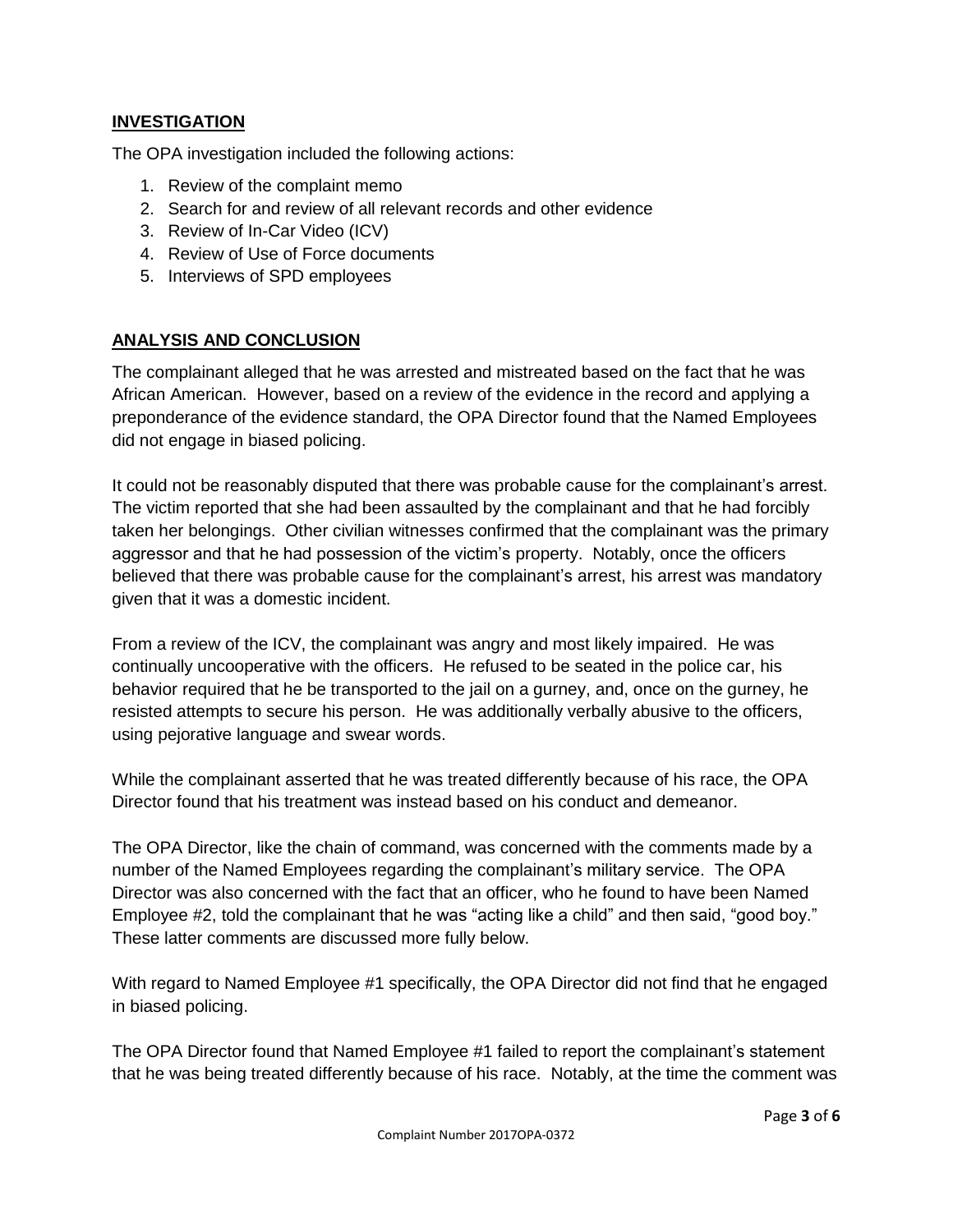made, Named Employee #1 was standing right next to the complainant holding his arm. While, at his OPA interview, Named Employee #1 stated that he did not recall hearing the statement, the OPA Director found that that, based on a preponderance of the evidence, he either heard or should have heard what the complainant audibly and clearly stated.

Once that statement was made, SPD policy required Named Employee #1 to notify a supervisor to come to the scene and screen the incident in person. Named Employee #1 did not do so. Notably, were it not for a Lieutenant's later review of ICV, the complaint of bias would never have been properly investigated. Named Employee #1's failure to make this notification was in violation of policy.

For the same reasons as articulated above, the OPA Director did not find that Named Employee #2 engaged in biased policing.

The OPA Director was concerned with Named Employee #2's comments generally and of particular concern was that Named Employee #2 said "good boy" to the complainant. It was noted that while Named Employee #2 stated at his OPA interview that he did not recall saying this, the OPA Director found that he did make that statement based on ICV review and on the interviews of the other Named Employees.

Even though the OPA Director believed that Named Employee #2's comments were unprofessional and inappropriate, he did not find that they necessarily established bias on the part of Named Employee #2. The word "boy" has a number of negative meanings and has historically had racist connotations when used towards African American men.

Adopting the Supreme Court's guidance, the OPA Director found the context in which "good boy" was said here to be determinative. From a review of the ICV, the term was used in connection with Named Employee #2's earlier statement that the complainant was acting like a child. That statement, while problematic in and of itself, was based on the complainant's behavior, not his race. While Named Employee #2 should have known better and should not have made such comments, the OPA Director did not find this to be evidence of racial bias.

At the time that the complainant complained that he was being treated differently based on his race, Named Employee #2 was standing in front and to the right of him. The complainant appeared to be directly addressing Named Employee #2. However, Named Employee #2 neither responded to the complainant nor reported the statement. Notably, Named Employee #2 admitted hearing the statement at his OPA interview, but stated that he did not believe it rose to the level of a complaint of bias. In this regard, Named Employee #2 was incorrect. Policy required him to notify a supervisor at that time and he failed to do so.

For the same reasons as stated above, the OPA Director found that Named Employee #3 did not engage in biased policing.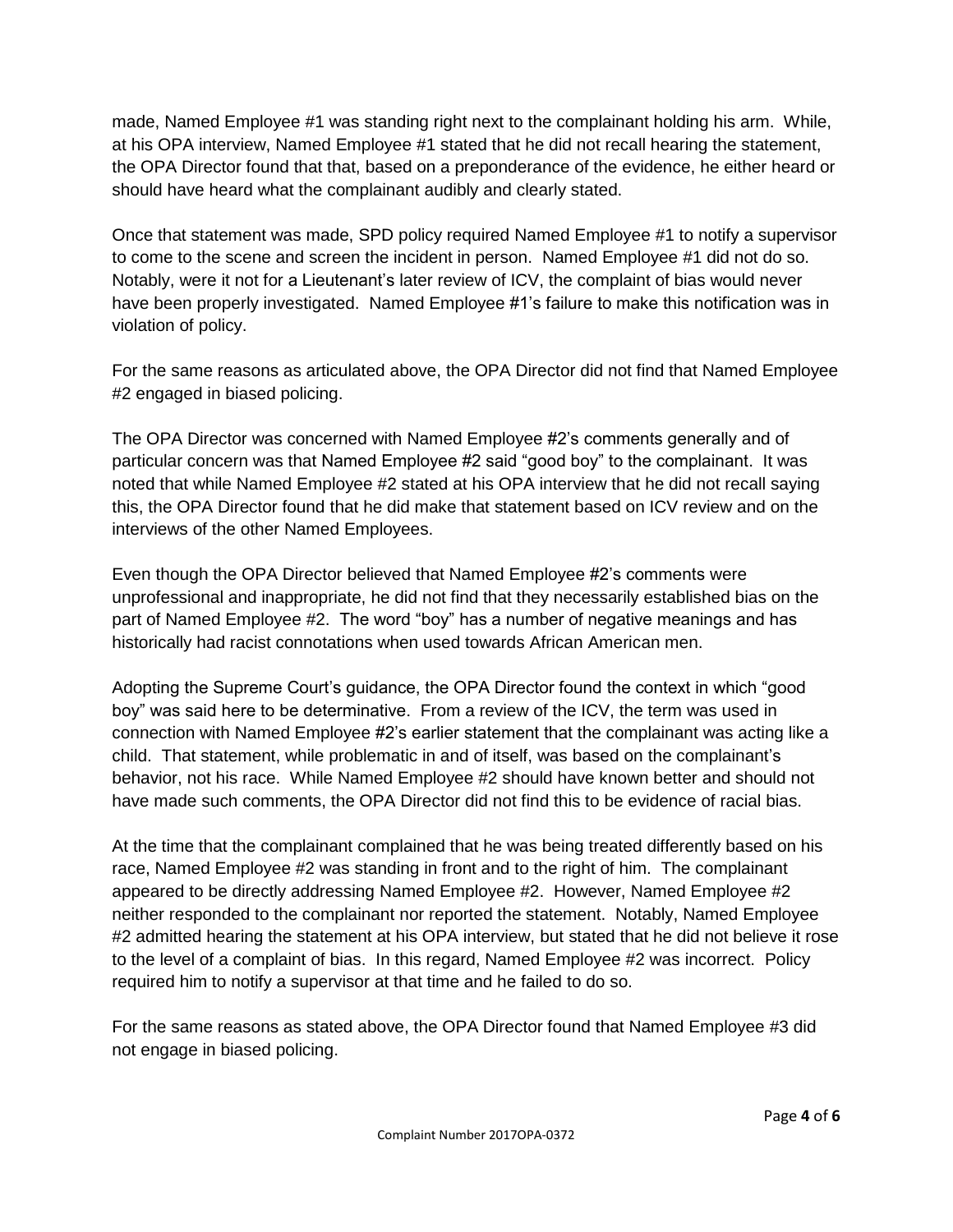Named Employee #3 made several comments referencing the complainant's military status. As with the statements made by Named Employee #2 and Named Employee #4, the OPA Director found these statements to be unprofessional and inappropriate. However, as with the other Named Employees, he did not believe that they demonstrated bias.

The OPA Director commended the chain of command for identifying these statements as problematic and for taking remedial action in the form of counseling. He agreed that these statements should not have been made, and shared the chain of command's concern that they served to exacerbate an already volatile situation rather than to de-escalate it as policy dictates. However, the OPA Director did not find that these comments established that Named Employee #3 engaged in biased policing.

Lastly, the OPA Director also found that Named Employee #4 did not engage in biased policing.

Named Employee #4, like Named Employee #3, referenced the complainant's military status. At one point, Named Employee #4 brought up the fact that the complainant was a private and raised the possibility of a court martial. At his OPA interview, Named Employee #4 asserted that he made the statement about the court martial to educate the complainant about the gravity of the situation that he was facing. With regard to the statement about the complainant's rank, Named Employee #4 stated that it was made because he "wanted to know if there was a reason that he had been recently—received non-judicial punishment or a demotion in rank."

Again, while these statements were unprofessional and inappropriate, the OPA Director did not believe that they established biased policing on the part of Named Employee #4.

#### **FINDINGS**

#### **Named Employee #1**

#### Allegation #1

A preponderance of the evidence showed that the Named Employee did not engage in biasbased policing. Therefore a finding of **Not Sustained** (Unfounded) was issued for *Bias-Free Policing: Officers Will Not Engage in Bias Based Policing.*

#### Allegation #2

A preponderance of the evidence showed that Named Employee #1's failure to notify a supervisor was in violation of policy. Therefore a **Sustained** finding was issued for *Bias-Free Policing: Employees Will Call a Supervisor in Response to Allegations of Bias-Based Policing.*

#### **Discipline Imposed:** Written Reprimand